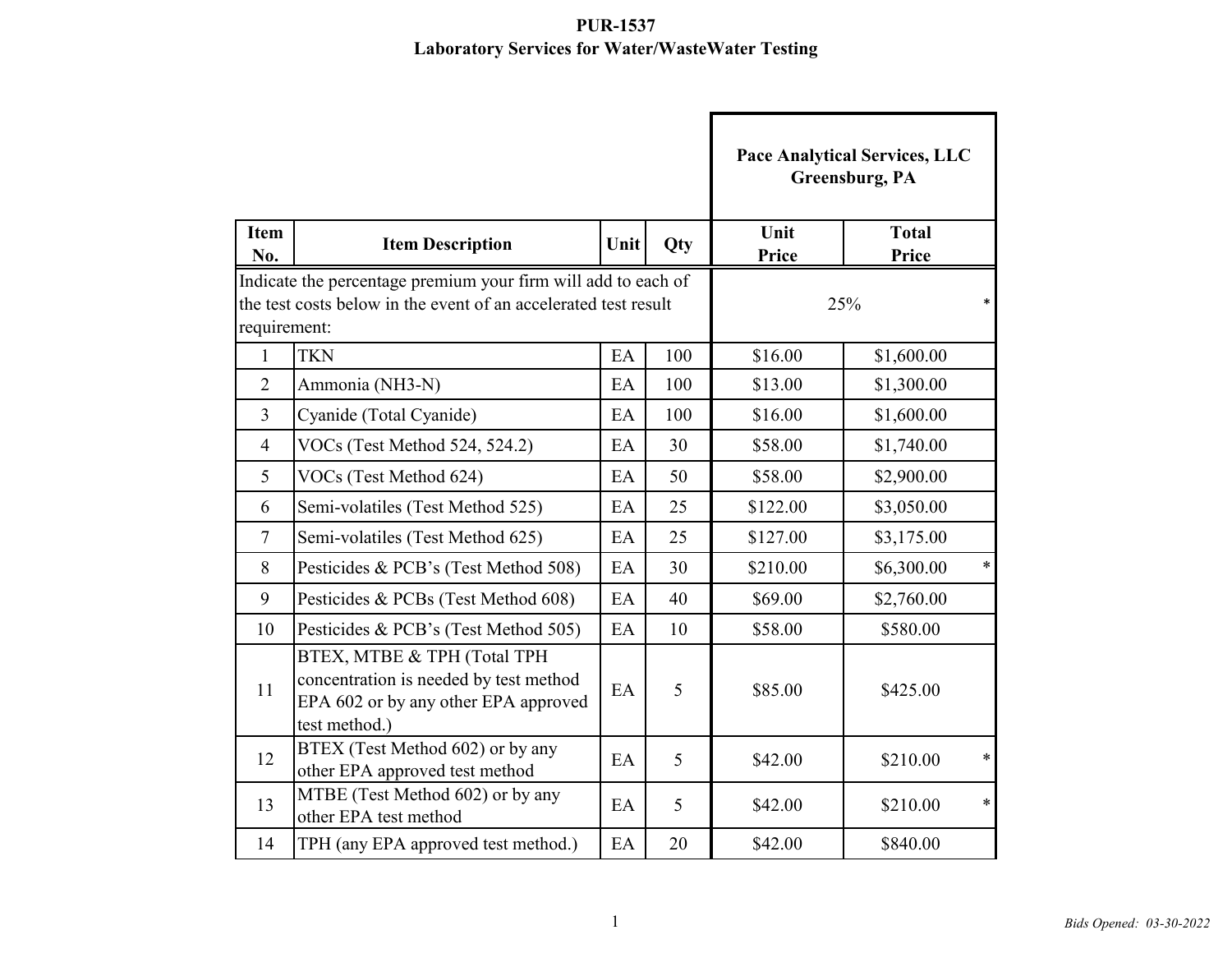|                    |                                                                                                                                                                                                                                                                                   |      |     | Pace Analytical Services, LLC<br><b>Greensburg, PA</b> |                       |  |
|--------------------|-----------------------------------------------------------------------------------------------------------------------------------------------------------------------------------------------------------------------------------------------------------------------------------|------|-----|--------------------------------------------------------|-----------------------|--|
| <b>Item</b><br>No. | <b>Item Descriptions</b>                                                                                                                                                                                                                                                          | Unit | Qty | Unit<br>Price                                          | <b>Total</b><br>Price |  |
| 15                 | Herbicides - a) 2, 4-D; b) 2, 4, 5 - TP<br>Silvex; Test Method 615, 8151A or by<br>any other EPA approved test method                                                                                                                                                             | EA   | 20  | \$106.00                                               | \$2,120.00            |  |
| 16                 | TCLP Metals (Arsenic, Barium,<br>Cadmium Chromium, Lead, Mecury,<br>Selenium and Silver)                                                                                                                                                                                          | EA   | 10  | \$90.00                                                | \$900.00              |  |
| 17                 | TCLP Organic: $VOCs + Semi$ volatiles<br>$+$ Herbicides $+$ Pesticides / PCBs                                                                                                                                                                                                     | EA   | 10  | \$413.00                                               | \$4,130.00            |  |
| 18                 | <b>Flash Point</b>                                                                                                                                                                                                                                                                | EA   | 40  | \$20.00                                                | \$800.00              |  |
| 19                 | Mercury                                                                                                                                                                                                                                                                           | EA   | 40  | \$16.00                                                | \$640.00              |  |
| 20                 | <b>Total Phosphorus</b>                                                                                                                                                                                                                                                           | EA   | 75  | \$16.00                                                | \$1,200.00            |  |
| 21                 | Individual Metal Analyses (Arsenic,<br>Antimony, Barium, Cadmium,<br>Chromium, Cobalt, Copper, Lead,<br>Selenium, Silicon, Silver, Aluminum,<br>Iron, Magnesium, Mantganese,<br>Molybdenum, Nickel, Potassium,<br>Sodium, Tin, Titanium, Vanadium and<br>Zinc) for DW or W. Water | EA   | 200 | \$7.00                                                 | \$1,400.00            |  |
| 22                 | Color                                                                                                                                                                                                                                                                             | EA   | 20  | \$11.00                                                | \$220.00              |  |
| 23                 | Phenol                                                                                                                                                                                                                                                                            | EA   | 10  | \$16.00                                                | \$160.00              |  |
| 24                 | Surfactants                                                                                                                                                                                                                                                                       | EA   | 10  | \$42.00                                                | \$420.00              |  |
| 25                 | Odor                                                                                                                                                                                                                                                                              | EA   | 10  | \$11.00                                                | \$110.00              |  |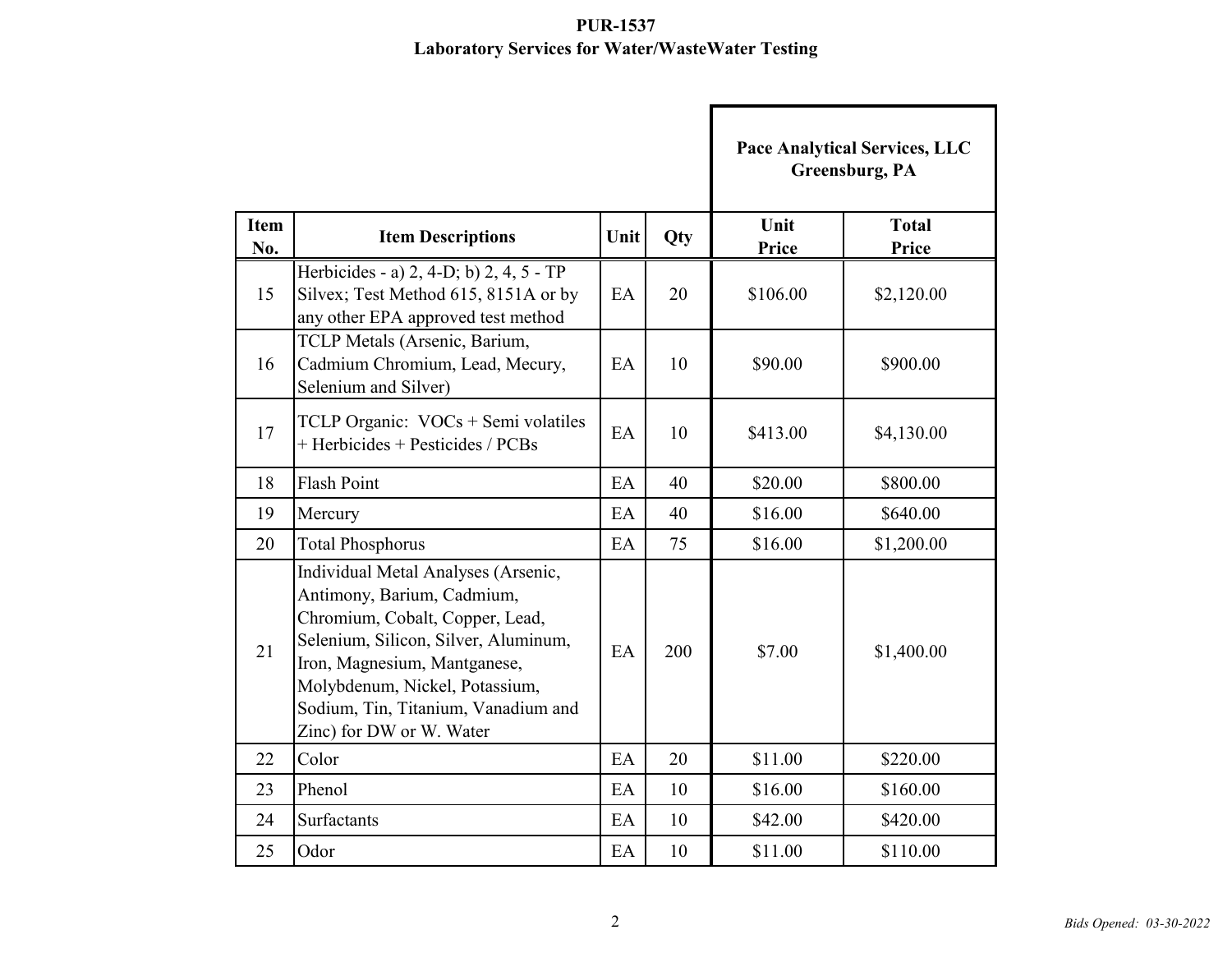|                    |                                                                                                                                                                                        |      |                |               | Pace Analytical Services, LLC<br>Greensburg, PA |  |
|--------------------|----------------------------------------------------------------------------------------------------------------------------------------------------------------------------------------|------|----------------|---------------|-------------------------------------------------|--|
| <b>Item</b><br>No. | <b>Item Descriptions</b>                                                                                                                                                               | Unit | <b>Qty</b>     | Unit<br>Price | <b>Total</b><br>Price                           |  |
| 26                 | TOC's (Total Organic Carbon)                                                                                                                                                           | EA   | 80             | \$16.00       | \$1,280.00                                      |  |
| 27                 | Hexavalent Chromium                                                                                                                                                                    | EA   | 20             | \$23.00       | \$460.00                                        |  |
| 28                 | Nitrate / Nitrite                                                                                                                                                                      | EA   | 100            | \$11.00       | \$1,100.00                                      |  |
| 29                 | Atrazine (drinking water)                                                                                                                                                              | EA   | 10             | \$143.00      | \$1,430.00                                      |  |
| 30                 | Oil & Grease                                                                                                                                                                           | EA   | 30             | \$32.00       | \$960.00                                        |  |
| 31                 | Formaldehyde                                                                                                                                                                           | EA   | 10             | \$201.00      | $\ast$<br>\$2,010.00                            |  |
| 32                 | Trihalomethanes TTHM (Test Method<br>524.2)                                                                                                                                            | EA   | 150            | \$48.00       | \$7,200.00                                      |  |
| 33                 | Sludge Analyses including: Total<br>Phosphorus, Total Potassium, TKN,<br>NH4, NO3, Cd, Cu, Ni, Pb, Zn, Hg, As,<br>Mo, Se, PCB's and Calcium Carbonate<br>Equivalent and present solids | EA   | 20             | \$239.00      | \$4,780.00                                      |  |
| 34                 | Dioxin                                                                                                                                                                                 | EA   | 5              | \$239.00      | \$1,195.00                                      |  |
| 35                 | Asbestos                                                                                                                                                                               | EA   | 5              | \$127.00      | $\ast$<br>\$635.00                              |  |
| 36                 | Haloacetic Acids (HAA5) by EPA 552.2                                                                                                                                                   | EA   | 75             | \$80.00       | \$6,000.00                                      |  |
| 37                 | Calcium Carbonate Equivalent (CaCo3)<br>for Sludge samples                                                                                                                             | EA   | 20             | \$27.00       | \$540.00                                        |  |
| 38                 | PCB's for Sludge sample (Test Method<br>8082)                                                                                                                                          | EA   | 20             | \$48.00       | \$960.00                                        |  |
| 39                 | <b>GRO</b>                                                                                                                                                                             | EA   | $\overline{4}$ | \$37.00       | \$148.00                                        |  |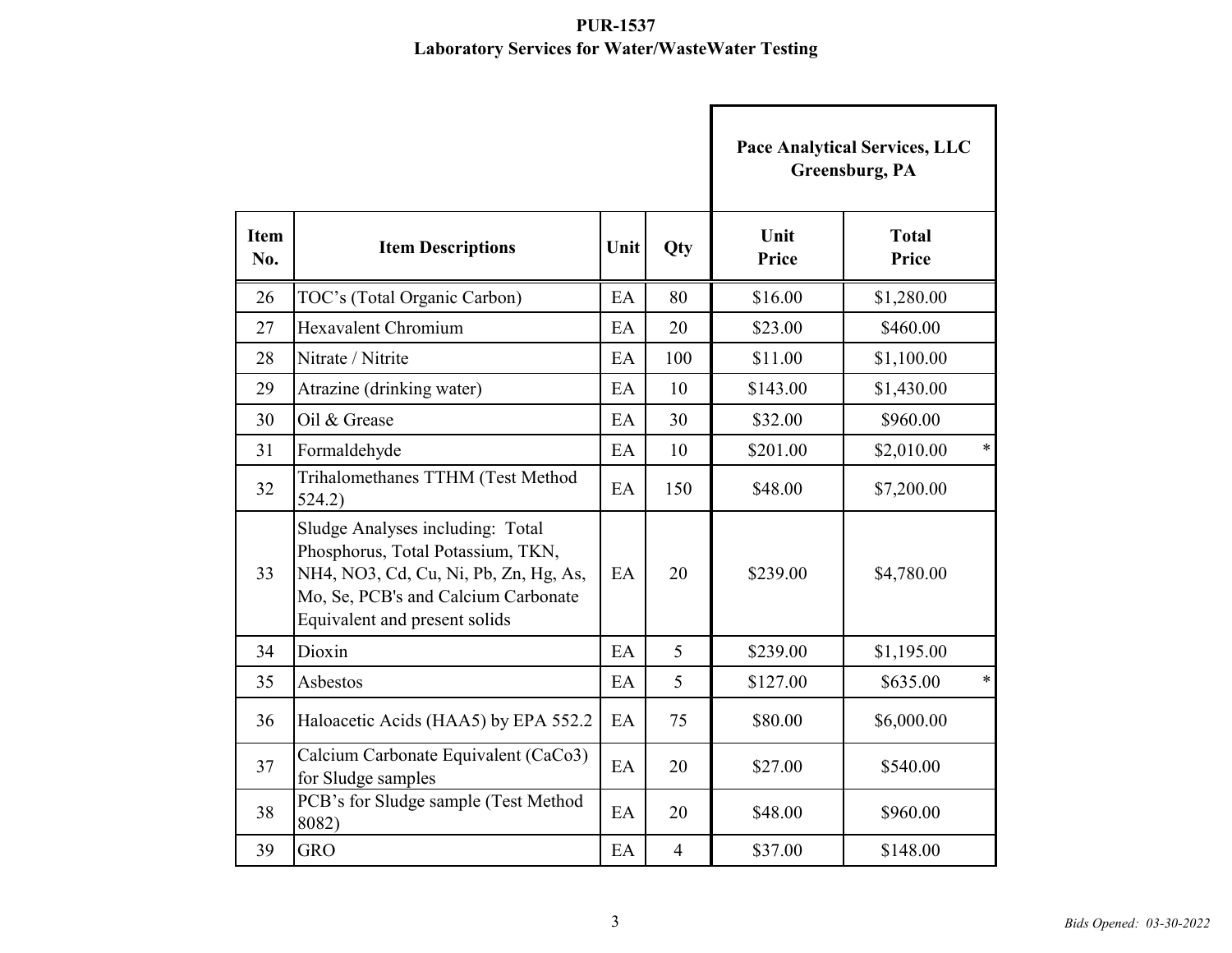|                    |                                    |      |                |                | <b>Pace Analytical Services, LLC</b><br>Greensburg, PA |
|--------------------|------------------------------------|------|----------------|----------------|--------------------------------------------------------|
| <b>Item</b><br>No. | <b>Item Descriptions</b>           | Unit | Qty            | Unit<br>Price  | <b>Total</b><br>Price                                  |
| 40                 | <b>DRO</b>                         | EA   | $\overline{4}$ | \$37.00        | \$148.00                                               |
| 41                 | <b>Percent Solids</b>              | EA   | 20             | \$11.00        | \$220.00                                               |
| 42                 | Heterotrophic Plate Count (SM9215) | EA   | 10             | \$27.00        | \$270.00                                               |
| 43                 | Sulfate                            | EA   | 15             | \$16.00        | \$240.00                                               |
| 44                 | <b>COD</b>                         | EA   | 25             | \$16.00        | \$400.00                                               |
| 45                 | Sulfide                            | EA   | 10             | \$16.00        | \$160.00                                               |
| 46                 | Sulfite                            | EA   | 10             | \$16.00        | \$160.00                                               |
| 47                 | <b>EPA 8260</b>                    | EA   | 10             | \$58.00        | \$580.00                                               |
| 48                 | Chloride                           | EA   | 15             | \$11.00        | \$165.00                                               |
| 49                 | Ortho-Phosporous                   | EA   | 75             | \$16.00        | \$1,200.00                                             |
| 50                 | <b>Bromide</b>                     | EA   | 30             | \$16.00        | \$480.00                                               |
| 51                 | Cryptosporidium                    | EA   | 5              | \$803.00       | \$4,015.00                                             |
| 52                 | Giardia                            | EA   | 5              | See above cost | Included in<br>Cryptosporidium *<br>run                |
| 53                 | Fluoride                           | EA   | 5              | \$16.00        | \$80.00                                                |
| 54                 | Test Method 547                    | EA   | 5              | \$69.00        | \$345.00                                               |
| 55                 | Test Method 548                    | EA   | 5              | \$69.00        | \$345.00                                               |
| 56                 | Test Method 531.1                  | EA   | 5              | \$58.00        | \$290.00                                               |
| 57                 | Test Method 504.1                  | EA   | 5              | \$37.00        | \$185.00                                               |
| 58                 | Test Method 549                    | EA   | 5              | \$69.00        | \$345.00                                               |